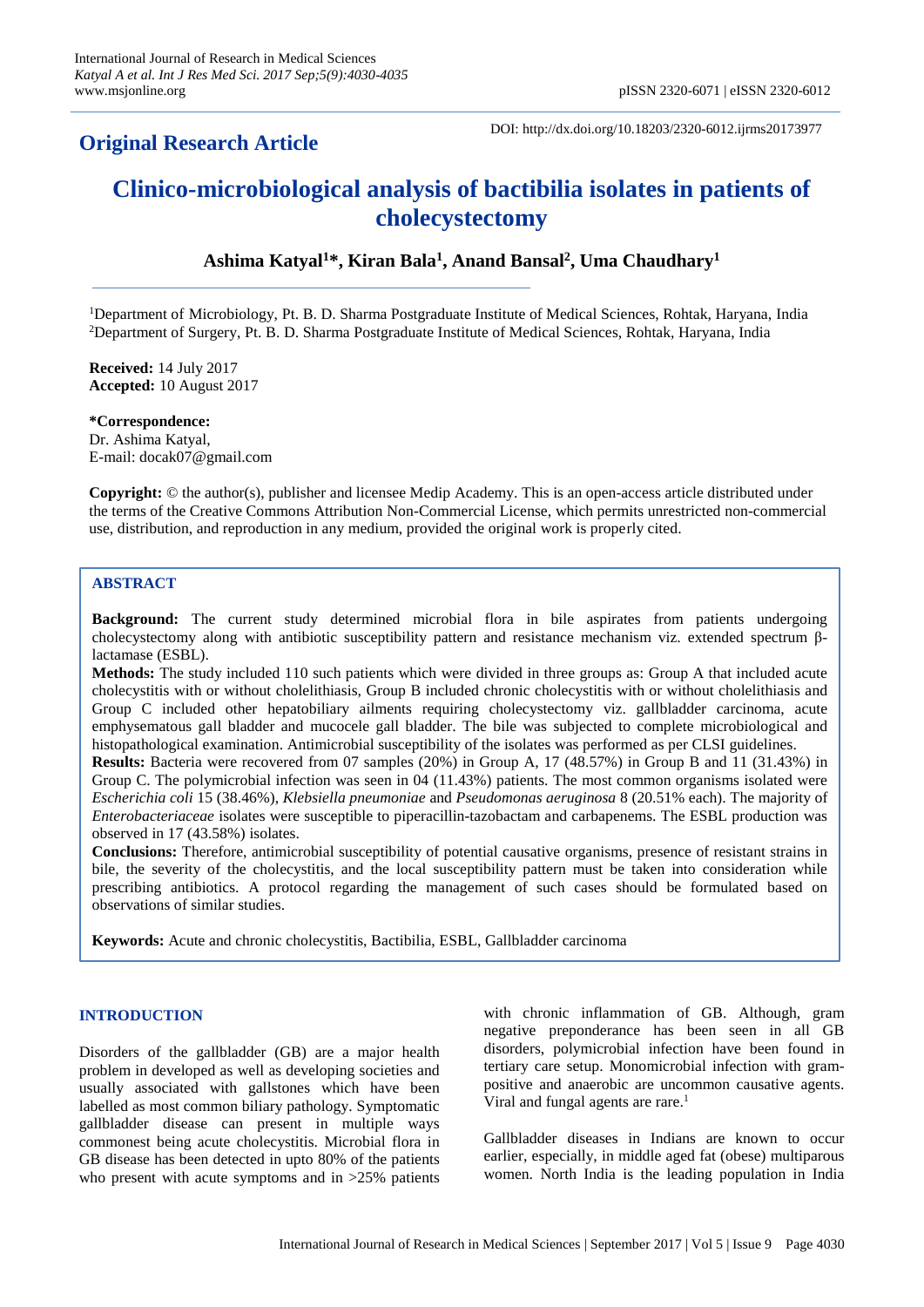where gallbladder disease is seven times more common as compared to other parts of the country. The patients are treated repeatedly with ineffective multiple courses of antibiotics and the median period is nearly three years before they present for surgical procedures.<sup>2</sup>

In view of the repeated use of antibiotics, resistant virulent strains have been isolated in bile cultures from patients during cholecystectomy. This adds to the morbidity and in some cases mortality of patients with GB disease undergoing surgical procedures.<sup>3</sup>

In order to delineate this behavior of gallbladder disorders, a prospective study was planned where in current spectrum of organisms in bile aspirates obtained from patients during cholecystectomy and their pattern of antibiotic susceptibility in the settings of a tertiary care hospital has been determined.

## **METHODS**

One-hundred and ten patients of biliary diseases were diagnosed and treated in the department of microbiology and surgery, Pt. B. D. Sharma PGIMS, Rohtak, Haryana, during the period of one year (2015-2016). For final analysis, the bile samples were divided in three groups as: Group A that included acute cholecystitis with or without cholelithiasis, Group B included chronic cholecystitis with or without cholelithiasis and Group C included other hepatobiliary ailments requiring cholecystectomy viz. gallbladder carcinoma, acute emphysematous gall bladder and mucocele gall bladder. The demographic profile and clinical examination of these patients were studied and noted in a proforma.

Routine examination of complete blood count, urine and serum biochemistry, and chest X-ray were done. An ultrasonogram of the upper abdomen was carried out in all patients to identify the site of obstruction, number of stones and condition of gallbladder. A CT-scan was also performed in patients with clinical suspicion of carcinoma where confirmation could not be done on ultrasonography. The open or laparoscopic cholecystectomy was performed as per patient condition. Bile aspirates were collected during cholecystectomy and sent to the microbiology laboratory in sterile syringe wrapped in a sterile gauze within an hour of collection at room temperature.

The bile was subjected to complete microbiological examination while resected gallbladder and stone were submitted for histopathological examination. All the samples were processed as per standard microbiological procedures which included direct microscopy using Gram staining and then directly inoculating onto various bacteriological media. These were also processed further in selective (selenite-F broth) and non-selective (brain heart infusion) broth. The isolates were identified by routine biochemical tests as well as by automated BD Phoenix system.

All the isolates were subjected to antibiotic susceptibility testing using Kirby-Bauer disc diffusion method done on Mueller Hinton agar plate by using the following antimicrobial agents, as per the CLSI guidelines:

## *For gram-negative bacteria*

Ampicillin (10µg), Gentamicin (10µg), Amikacin (30µg), Amoxicillin-clavulanate (30µg), Cefepime (30µg), Piperacillin-tazobactam (100/10µg), Cefuroxime (30µg), Cefoxitin (30 µg), Ciprofloxacin (5µg), Imipenem (10µg), Meropenem (10µg), Trimethoprimsulfamethoxazole (1.25/23.75µg), Cefotaxime (30µg), Chloramphenicol (30µg), Doxycycline (30µg), Ceftazidime (30µg), Aztreonam (30µg), Colistin (10µg), Polymyxin B (300units). For quality control of disc diffusion tests American Type Culture Collection (ATCC) control strains of Escherichia coli ATCC 25922 was used.

### *For gram-positive bacteria*

Erythromycin (15µg), Penicillin (10Units), Cefoxitin (30µg), Trimethoprim-sulfamethoxazole (12.5/23.75µg), Linezolid (30µg), Doxycycline (30µg), Clindamycin  $(2\mu g)$ , Vancomycin  $(30\mu g)$ , Rifampin  $(5\mu g)$ , Erythromycin (15µg), Chloramphenicol (30µg), Ciprofloxacin (5µg), Gentamicin (10µg), Ampicillin (10 units). For quality control of disc diffusion tests ATCC control strains of *Staphylococcus aureus* ATCC 25923 was used.

ESBL production in gram-negative organism was tested by double-disc synergy method as per CLSI guidelines. For quality control of ESBL confirmatory test by disc diffusion, control strains of *Klebsiella pneumonia* ATCC 700603 and *Escherichia coli* ATCC 25922 was used.

Statistical association was tested using Chi-square and Ztest for proportions. Statistical significance was considered when  $p \le 0.05$ . Software used for analysis was SPSS 20.0.

## **RESULTS**

The age range in the study population is from 17 to 70 years with mean age of 44.52±12.56 years. Majority of the patients were female i.e. 85 (77.27%) and male constituted only 25 (22.72%). The ratio of F:M was 3.4:1. Group A consisted of 16 patients, Group B consisted of 81 patients and Group C consisted of 13 patients. Presence of at least one of the established risk factors were seen in majority 93 (84.54%) of the patients. All the patients in the study population had biliary colic presenting from variable period ranging from 3 days to 4 years. The commonest clinical presenting sign was tenderness with grade  $1+$  in 50 (45.45%), grade  $2+$  in 36 (32.72%) and grade 3+ in only 02 (1.80%) patients.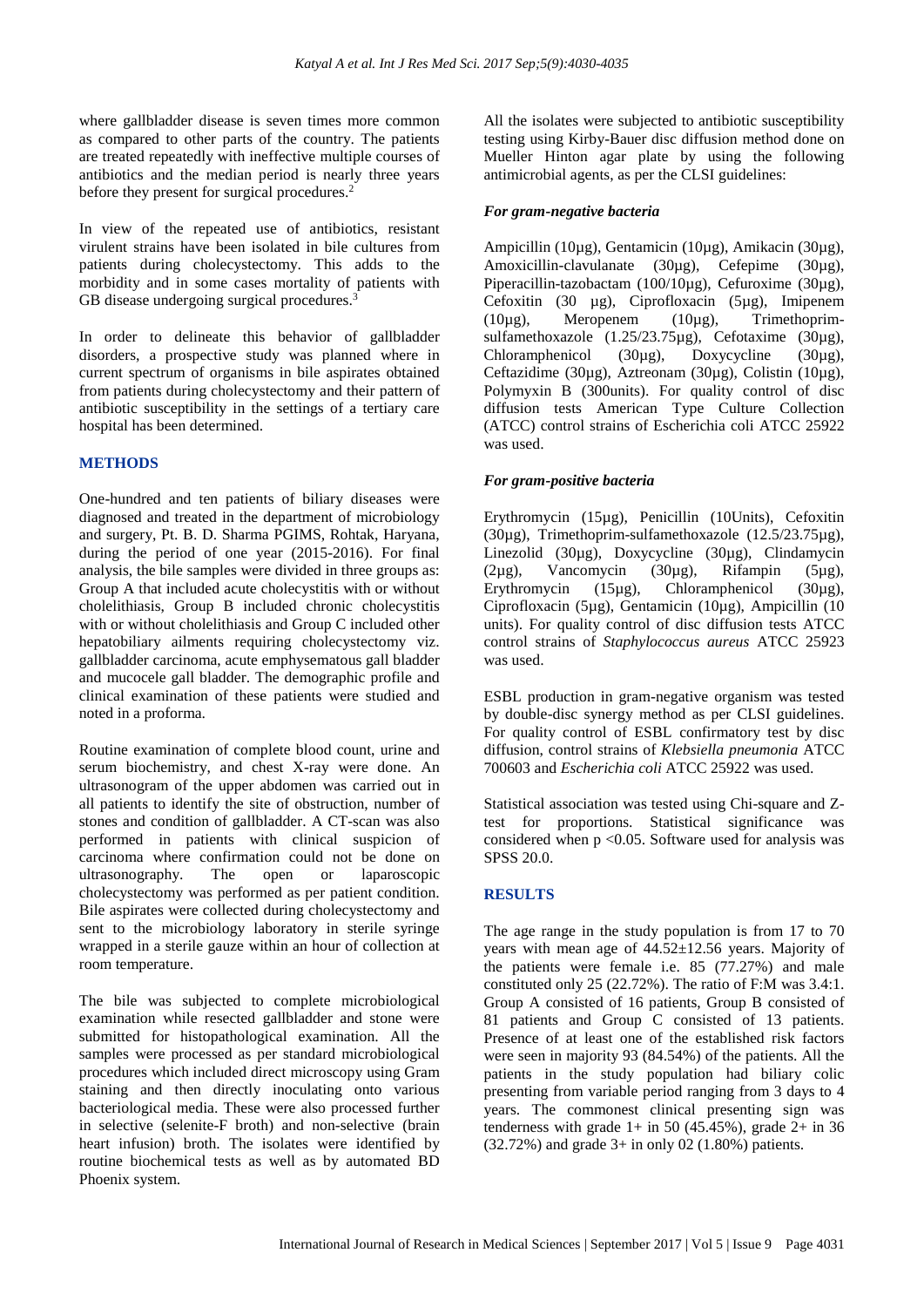#### **Table 1: Group wise distribution of the isolates in patients with bactibilia.**

| <b>Bacterial isolate</b><br>$(n=39)$ *   | $(n=07)$ | Group $\overline{A}$ Group B<br>$(n=17)$ | <b>Group C</b><br>$(n=11)$ |
|------------------------------------------|----------|------------------------------------------|----------------------------|
| Escherichia coli<br>$(n=15)$             | 03       | 08                                       | 04                         |
| Klebsiella<br>$oxy to ca (n=8)$          | 01       | 05                                       | 02                         |
| Pseudomonas<br>$aeruginosa (n=8)$        | 01       | 03                                       | 04                         |
| Citrobacter<br>freundii $(n=2)$          | 01       |                                          | 01                         |
| Acinetobacter<br>baumannii $(n=2)$       |          | 0 <sub>1</sub>                           | 01                         |
| Enterobacter<br><i>aerogenes</i> $(n=2)$ | 01       | 01                                       |                            |
| Staphylococcus<br>epidermidis $(n=2)$    |          | 02                                       |                            |
| Total                                    | 07       | 20                                       | 12                         |

\*Four patients had polymicrobial infection, hence, total isolates are 39.

From a total of 110 patients, bacterial growth was seen in 35 (31.81%) patients. Majority of the patients with bactibilia were in chronic cholecystitis group (B) i.e. 15 (42.86%) followed by other hepatobiliary ailments group  $(C)$  i.e. 11 (31.43%) and acute cholecystitis group (A) i.e. 09 (25.71%). Polymicrobial infection was seen in 04 (11.43%) patients.

The gram-negative preponderance was seen in all the three groups with *Escherichia coli* being most common in group A and B and *Pseudomonas aeruginosa* was isolated in majority of the patients in group C. The association of bacteriological profile with the groups was found to be statistically significant (p value= $0.015$ ) (Table 1).

Among the polymicrobial isolates majority were in Group B with 03 (75%) and only 01 (25%) seen in Group C whereas no polymicrobial infection was observed in Group A. The most common isolate seen in polymicrobial infection was *K oxytoca* (75%) followed by *E coli* and *S epidermidis*. The association of polymicrobial infection with the group wise distribution was found to be statistically non-significant (p value=0.142) (Table 2). The most effective drug in-vitro was carbapenems and piperacillin-tazobactam (Table 3).

#### **Table 2: Group wise distribution of polymicrobial infection in patients with bactibilia (n=4).**

| <b>Bacterial isolate</b>                                | Group A $(n=07)$         | Group B $(n=17)$ Group C $(n=11)$ |       |
|---------------------------------------------------------|--------------------------|-----------------------------------|-------|
| $Escherichia coli + Klebsiella oxytoca$                 | $- -$                    |                                   |       |
| $Klebsiella oxytoca + Staphylococcus epidermidis$       | $\overline{\phantom{m}}$ |                                   | $- -$ |
| Acinetobacter baumannii + Staphylococcus epidermidis -- |                          |                                   | $- -$ |
| Total                                                   | 00                       |                                   |       |

## **Bacterial isolate\* (n=39) AMP AMC AK GEN CPM CAZ AT IMP MRP CIP COT PTZ** *Escherichia coli (n=15)* 3 5 6 5 6 3 2 12 10 6 8 8 8 and the same 3 5 6 5 6 3 2 12 12 10 6 8 8 *Klebsiella oxytoca (n=8)* <sup>2</sup> <sup>2</sup> <sup>1</sup> <sup>4</sup> <sup>2</sup> <sup>2</sup> <sup>2</sup> <sup>7</sup> <sup>7</sup> <sup>2</sup> <sup>5</sup> <sup>4</sup> *Citrobacter freundii Chrobacter freunait* 1 0 0 1 0 1 2 1 2 0 2 2<br>(n=2) *Enterobacter aerogenes Chierobacter derogenes* 1 1 1 2 2 1 2 2 2 1 1 2<br>(n=2) *Pseudomonas aeruginosa r seudomonds deruginosa* - - 0 2 4 0 4 4 5 3 - 2<br>(n=8) *Acinetobacter baumannii (n=2)* - - <sup>0</sup> <sup>0</sup> <sup>0</sup> <sup>0</sup> - <sup>2</sup> <sup>1</sup> <sup>0</sup> <sup>1</sup> <sup>0</sup>

**Table 3: Antibiotic susceptibility of isolates in the study population.**

AMP=Ampicillin, AMC= Amoxicillin-clavulanate, AK= Amikacin, GEN=Gentamicin, CPM= Cefepime, CAZ= Ceftazidime, AT= Aztreonam, IMP= Imipenem, MRP= Meropenem, CIP= Ciprofloxacin, COT= Co-trimoxazole, PTZ= Piperacillin-tazobactam. *\*Staphylococcus epidermidis* (n=2) sensitive to doxycycline, linezolid, clindamycin, gentamicin, co-trimoxazole and levofloxacin*.*

It was observed that out of 39 bacterial isolates, 84.61% were multidrug-resistant. None of the isolate was either sensitive or resistant to all the drugs tested in-vitro (Table 4). Of the 37 gram-negative bacterial isolates, 17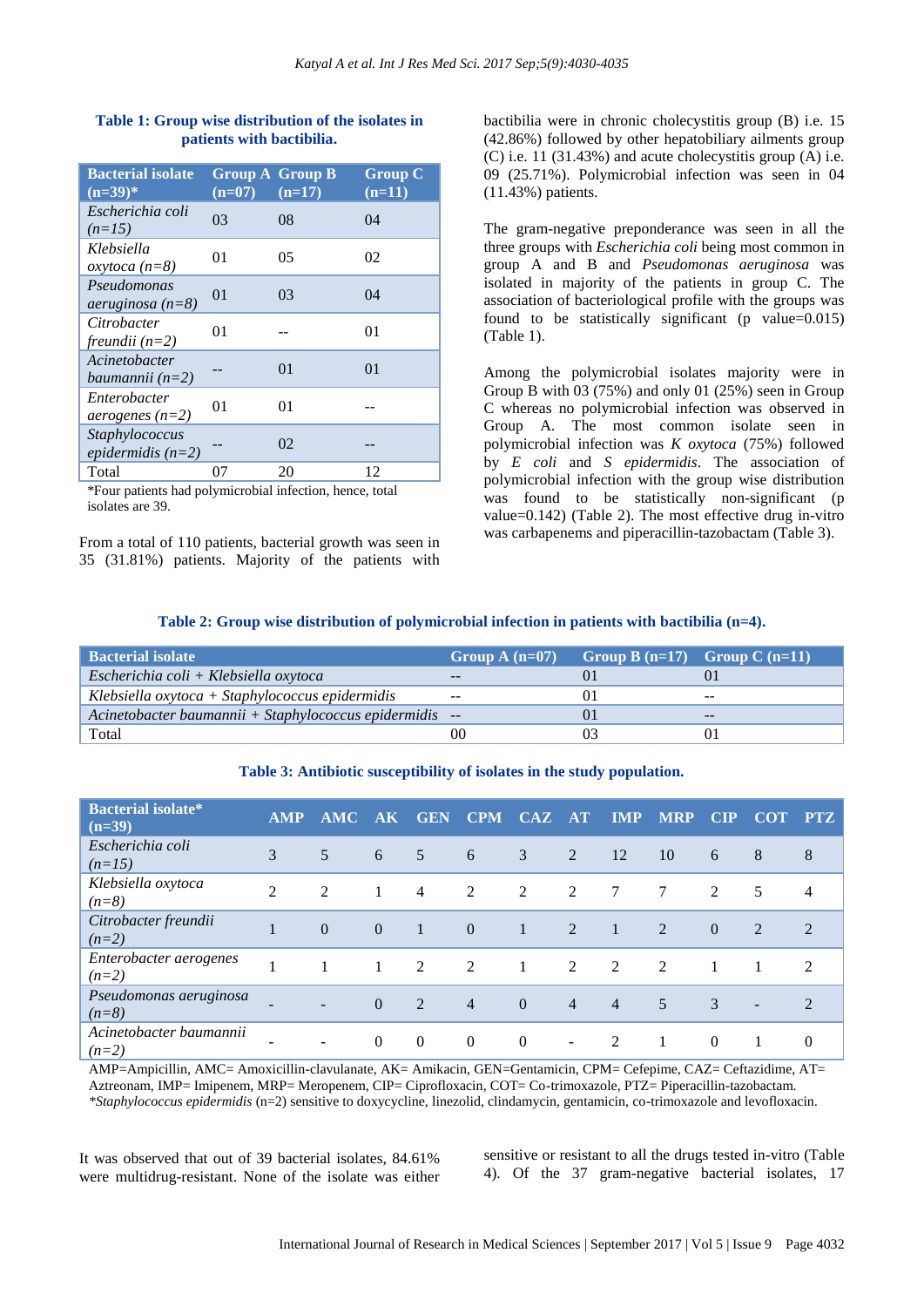(45.95%) were ESBL producers. The association of ESBL production with group wise distribution of isolates was found to be statistically significant  $(p=0.029)$  (Table 5). For Group A and B patients histopathological evidence was consistent with the findings of acute and chronic cholecystitis respectively. For Group C patients, histopathological examination showed adenocarcinoma in 6 cases.

|  | Table 4: Prevalence of drug resistance in bacteria isolated from patients of bactibilia in various groups. |  |
|--|------------------------------------------------------------------------------------------------------------|--|
|  |                                                                                                            |  |

| <b>Bacterial isolate</b> | <b>No. of isolates</b><br>$(n=39)$ | <b>Resistant to all</b><br>drugs | Resistant to $\geq$ three<br>drugs | <b>Sensitive to all</b><br>drugs |
|--------------------------|------------------------------------|----------------------------------|------------------------------------|----------------------------------|
| E. coli                  | 15                                 |                                  | 13                                 |                                  |
| K. oxytoca               | 08                                 |                                  | 06                                 |                                  |
| C. freundii              | 02                                 |                                  | 02                                 |                                  |
| E. aerogenes             | 02                                 |                                  | 01                                 |                                  |
| P. aeruginosa            | 08                                 |                                  | 07                                 |                                  |
| A. baumannii             | 02                                 |                                  | 02                                 |                                  |
| S. epidermidis           | 02                                 |                                  | 02                                 |                                  |
| Total                    | 39                                 |                                  | 33 (84.61%)                        |                                  |

**Table 5: Association of ESBL production in different study groups in gram-negative isolates.**

| <b>Parameter</b>  | <b>Group A</b><br>$(n=07)$ |                                  | <b>Group B</b><br>$(n=17)$ |                           | <b>Group C</b><br>$(n=11)$ |                           |
|-------------------|----------------------------|----------------------------------|----------------------------|---------------------------|----------------------------|---------------------------|
|                   | With<br>cholelithiasis     | <b>Without</b><br>cholelithiasis | With<br>cholelithiasis     | Without<br>cholelithiasis | With<br>cholelithiasis     | Without<br>cholelithiasis |
| $ESBL(n=17)$      | 01                         | $- -$                            | 06                         | 04                        | 04                         | 02                        |
| Percentage $(\%)$ | 5.88                       | 0                                | 35.29                      | 23.52                     | 23.52                      | 11.76                     |
| Total $(\%)$      | 5.88                       |                                  | 58.82                      |                           | 35.29                      |                           |

Open cholecystectomy was performed in 73 cases (66.36%) and laparoscopic cholecystectomy was performed in 34 cases (30.91%). No disparity was observed between patients undergoing these two procedures as regards the morbidity associated with postoperative period.

### **DISCUSSION**

Gallbladder disease, commonly manifests as gallstones. Patients often remain undiagnosed because cholelithiasis may not cause symptoms and often the patient presents with complications viz. acute and chronic cholecystitis. Gallbladder disease in Indians are known to occur earlier especially, in middle aged fat (obese), multiparous women. The mean age in the study population was 44.52±12.56 and the female:male ratio was 3.4:1. Similar findings have been observed in prior studies conducted in North India and Pakistan.4,5

In the present study, 84.54% patient were found to have one or other of the established and identified five risk factors of the gall bladder disease. More than two factors were present in majority i.e. 54.54% whereas more than three factors were seen in 47.27% patients. The most common risk factor was female gender i.e. 77.27% followed by obesity i.e. 54.54%. Studying the risk factor profile for gall bladder disease in healthy individuals provide a unique opportunity to explore factors leading to development of disease, long before a diagnosis of cholelithiasis is made.6,7

Significant number of patients in Group B with chronic biliary diseases had culture positive bile (48.47%) as compared to patients in Group A with acute cholecystitis (20%). Present study co-relates with the study conducted in North Carolina on chronic cholecystitis patients.<sup>8</sup> However, various studies across the globe have reported higher rates of isolation in acute cholecystitis patients as well.<sup>9,10</sup> This higher rate of isolation among the patients of chronic cholecystitis (group B) in the present study may be because bacterial overgrowth in gallbladder deformed and fibrosed by repeated infections and healing becomes a sanctuary for bacteria to persist and grow especially when repeated ineffective doses of antibiotics are given to these patients during acute exacerbations.

Present study showed that preponderance of gramnegative infections in the biliary tract continue to be a major threat in management of the patients with gall bladder disease. *E. coli* was the most common pathogen isolated from bile aspirates (38.46%), followed by *K. oxytoca* and *P. aeruginosa* (20.10% each), *C. freundii*, *A. baumannii* and *E. aerogenes* (5.12% each). The significance of *E. coli* dominance is also supported by previous reports indicating a potential role for *E. coli's* glucoronidase enzymatic activity in formation of calcium bilirubinate gall stone.<sup>4,9</sup> The results of the present study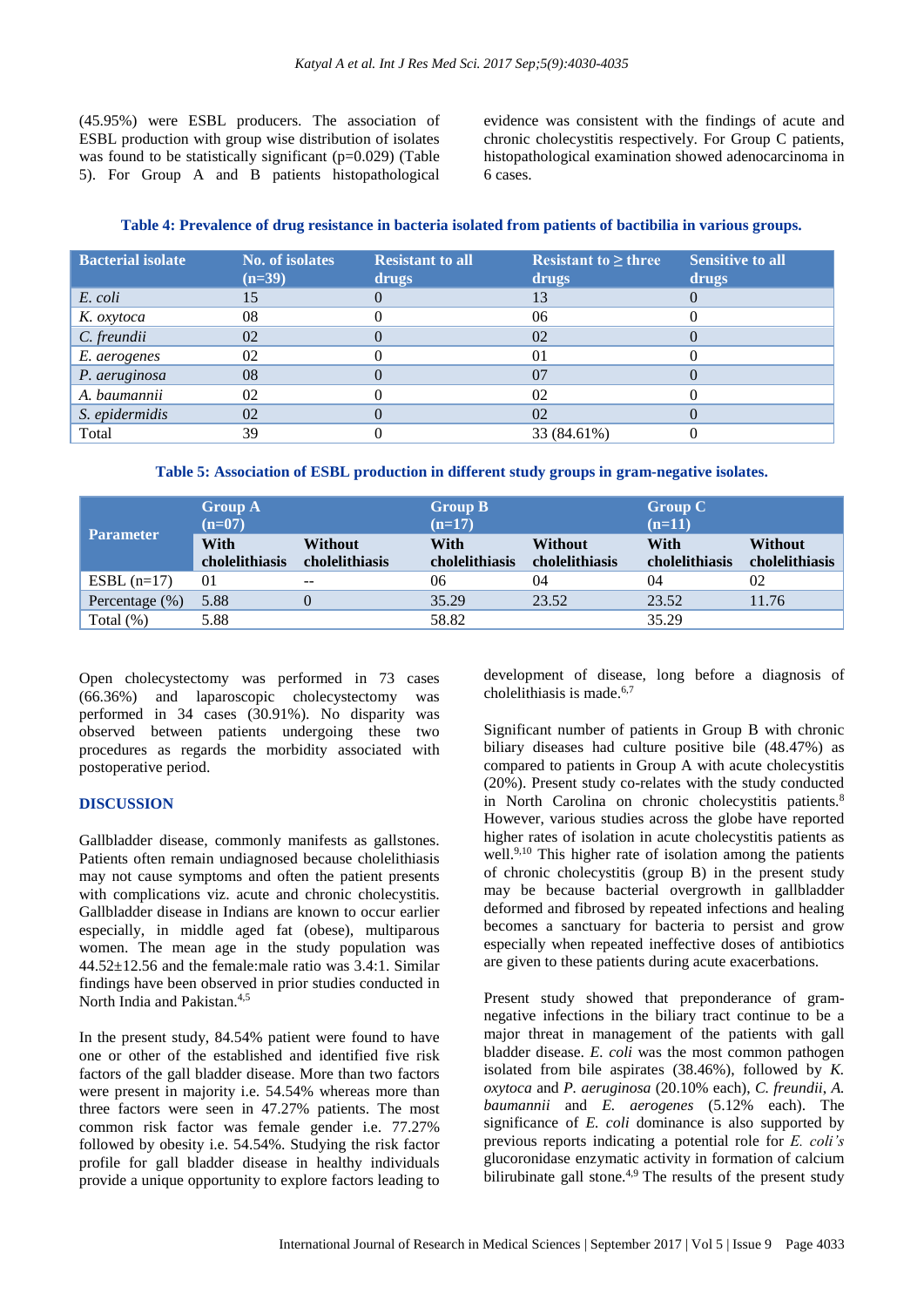are in accordance with the previous studies by various authors.4,11 The association of monomicrobial and polymicrobial bacteriological profile was found to be statistically significant (p=0.006).

The association of polymicrobial infection with obstruction due to cholelithiasis or previous manipulation of the biliary tract has been widely reported by various authors.9,12,13 The polymicrobial infection in the present study was seen in 4 (11.43%) patients. It was mainly i.e. 75% associated with cholelithiasis with chronic inflammation. The importance lie in the fact that the stone may be acting as a source of infection with the bacteria trapped in the center, hence, in such cases it becomes imperative to remove stone prior to starting antibiotic therapy.<sup>14</sup> Moreover, calculi is known to induce stasis, promoting chronic infection leading to increased turnover of primary bile acids to secondary bile acids, which causes constant irritation of the biliary tree and increased chances of infection.<sup>5</sup> Acute suppurative cholangitis and cholangiohepatitis occur due to the presence of bacteria ascended from gut to lower bile duct due to various predisposing conditions viz. biliary stasis, cholelithiasis, stricture etc. and superinfection is very common in these patients as they undergo repeated episodes and seek medical care usually from local medical practitioners and receive repeated, suboptimal and ineffective doses of antibiotics leading to further worsening.<sup>3,5</sup>

Anaerobes are infrequent causes of biliary infections and are usually associated with chronic inflammation due to other hepatobiliary ailments. Therefore, with this in mind, anaerobic culture was not performed in the current study which was primarily done on outdoor patients. In the current study, patients were initiated on broad-spectrum antibiotics to avoid postoperative anaerobic infection.<sup>5</sup>

Although surgical intervention remains the mainstay of therapy for gall bladder diseases and its complications, a period of hospital stay is required before elective or emergency cholecystectomy. The prior administration of antibiotic, gut colonization, emergency abdominal surgery like cholecystectomy, presence of gastrostomy and jejunostomy tube are well established and identified risk factors by various authors, for the development and spread of antibiotic resistant bacteria in regards to biliary infections.<sup>15</sup> Numerous randomized studies have shown that there is no significant difference in postoperative complications in patients who received prophylactic antibiotics with that of the control study population.<sup>16</sup>

In the present series of patients, the majority of gramnegative isolates were susceptible to piperacillintazobactam and carbapenem. Increased rate of susceptibility of gram-negative isolated was seen for cotrimoxazole in the present study, which is not in concordance with the previous studies, depicting the change in antibiogram of bactibilia isolates. The grampositive isolate were highly sensitive to linezolid, clindamycin and doxycycline. The prevalence of multidrug resistant strains was 84.61% which is also higher than the previous studies conducted in this region.<sup>5</sup> Prior studies observed excellent responses with quinolones for Gram-negative isolates and Vancomycin for Gram-positive isolates being preferred. With continued repeated use of these antibiotics for various ailments, may be the reason behind resurgence of resistance to organism.5,11

The percentage rate of ESBL production in gramnegative isolates was 43.58% (17 out of 39 isolates). Notably it was seen only in strains of *E. coli* (11 i.e. 64.57%) and *K. oxytoca* (35.29%). The association of the patient's post-operative outcome with presence of ESBL producing bacteria in bile was noted and found to be statistically significant (p=0.029). Among the patients with ESBL producing bactibilia, majority i.e. 11 (94.11%) had an eventful post-operative course that include sustained fever, long hospital stays, septicemia and death. The overall mortality in the present study was 2.5%. Various randomized control studies have shown that there is significantly higher risk of developing sepsis postoperatively in patients with ESBL producing bactibilia.<sup>17</sup>

Hence, it is important to control the emergence and spread of ESBL for the reasons stated previously viz. the limited therapeutic alternatives, the increasingly compromised in-patient population, ever increasing polymicrobial infections with these resistant organisms and the potential for transfer of resistance to other pathogenic bacteria and development of further resistance e.g. to carbapenem. Furthermore, careless and widespread misuse of antimicrobial agents has increased the risk of antibiotic resistance. Inadequate doses of antibiotics, selfmedication, counterfeit drugs, inadequate hospital measures promote the development of resistance in clinical isolates. In developing countries like ours, repeated, ineffective medication from local practitioners is a common practice especially in chronic diseases like chronic gall bladder diseases and this might probably be a major cause of antibiotic resistance. These patients carrying community acquired strains, on admission to hospital exchange the genetic information with the prevailing nosocomial isolates, resulting in emergence of multidrug resistant strains and polymicrobial infections.

## **CONCLUSION**

It is therefore imperative that all patients undergoing cholecystectomy must have their bile aspirated during cholecystectomy and sent for microbiological examination and culture. It will guide the treating surgeons to use antibiotics appropriately which may improve the outcome of the patients and thereby may prevent morbid and mortality events. Thus, we recommend starting antibiotics selectively. However, being a small study, it is recommended that the data be extrapolated only after large population based trials